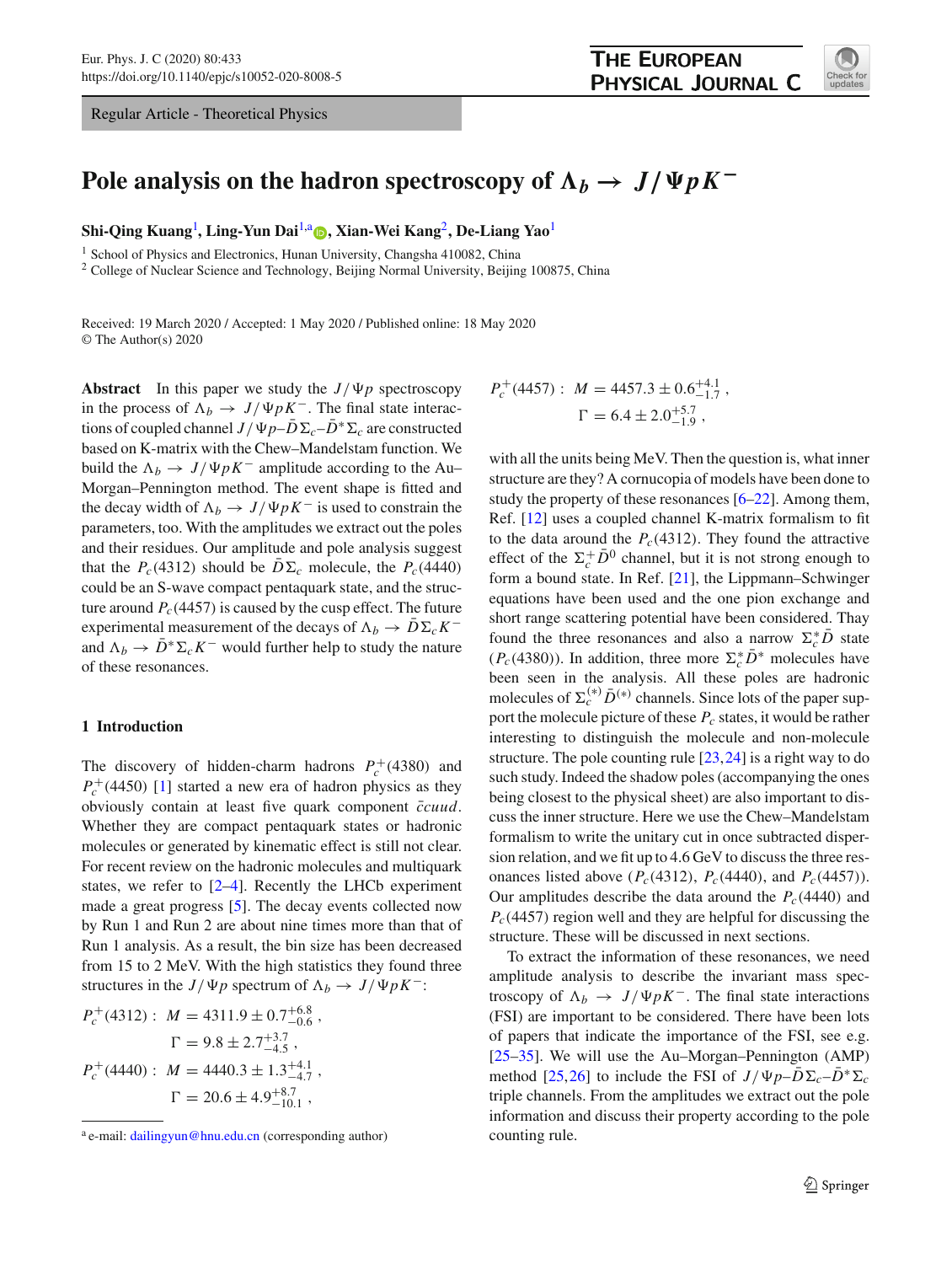This paper is organized as follows: In Sect. [2](#page-1-0) we use Kmatrix to build the hadronic scattering amplitudes of  $J/\Psi p D\Sigma_c - D^* \Sigma_c$  triple channels. And the  $\Lambda_b \to J/\Psi pK^$ amplitude is constructed by the AMP methods. In Sect. [3](#page-2-0) we fit to the event shape and decay width of  $\Lambda_b \to J/\Psi p K^$ and determine the parameters. The amplitudes are continued into un-physical Riemann sheets (RSs) and the poles in different RSs are extracted out. By pole analysis the origin of these poles are discussed. In Sect. [4](#page-3-0) we discuss the fits to other datasets given by the LHCb. We end with a brief summary.

## <span id="page-1-0"></span>**2 Decay amplitude**

To get the information of poles, we need an amplitude analysis to get accurate hadronic scattering amplitudes. The following problem is which channel should be included? As is predicted in [\[36](#page-9-13),[37\]](#page-9-14), there could be  $\overline{D}\Sigma_c$  and  $\overline{D}^*\Sigma_c$ hadronic molecule states with quantum number  $IJ^P = \frac{1}{2} \frac{1}{2}^{-1}$ at  $4261 + i28.5$  and  $4412 + i23.6$  MeV of each channel. This is later studied in [\[38\]](#page-9-15) by a coupled channel unitary approach. In Ref. [\[5\]](#page-9-3), the  $P_c^+(4312)$  is found to be under  $D\Sigma_c$  threshold and more like an S-wave resonance. The other two resonances are proximate to the  $D^* \Sigma_c$  threshold. We thus take  $J/\Psi p$ –  $\overline{D}\Sigma_c-\overline{D}^*\Sigma_c$  as the coupled channels. The helicity has been ignored as that the heavy quark spin symmetry ensures the spin-dependent interactions related to the heavy quark are of the order of  $1/m_Q$  $1/m_Q$  [\[39\]](#page-9-16)<sup>1</sup>. These assumptions are consistent with the analysis of Ref. [\[5](#page-9-3)], where it is also found that including P-wave factors in the Breit–Wigner amplitudes has negligible effect on the results.

In addition, the thresholds of  $\Sigma_c^{*+} \overline{D}^0$  ( $\Sigma_c^{*+} D^-$ ) and  $\Sigma_c^{*+} \bar{D}^{*0}$  ( $\Sigma_c^{*++} D^{*-}$ ) are 4382.33 (4388.06) MeV and 4524.35 (4528.67) MeV, respectively. They are far away from the three resonances we studied here. Besides, from the LHCb experiment measurement [\[5\]](#page-9-3), there is no obvious structure around these thresholds, we thus do not consider their contribution here. For the  $\Lambda_c^+ \bar{D}^{(*)0}$  channels, the mass and width of the  $P_c(4312)$  are  $M = 4311.9 \pm 0.7^{+6.8}_{-0.6}$  MeV and  $\Gamma = 9.8 \pm 2.7^{+3.7}_{-4.5}$  MeV. Taking into account that the  $\Lambda_c^+ \bar{D}^{(*)0}$  threshold is 19 MeV below the peak of the  $P_c(4312)$ , twice as much as the width, and the  $\Lambda_c^+ \bar{D}^0$  is even lower, they won't contribute a lot to the structure. It should also be pointed out that their interactions are expected to be repulsive and can not form the hadronic bound state [\[5\]](#page-9-3). Thus all the channels, except for the  $J/\Psi p - D\Sigma_c - D^* \Sigma_c$ , are not included in our model.

We construct our amplitude based on K-Matrix to keep unitarity, and have

$$
T(s) = K(s)[1 - C(s)K(s)]^{-1},
$$
\n(1)

where  $\sqrt{s}$  is the energy in the center of mass frame.  $K(s)$  is a real matrix and it could be parameterized as

$$
K^{ij}(s) = \sum_{l} \frac{f_l^i f_l^j}{(s_l - s)} + \sum_{n=0} c_n^{ij} \frac{(s - 1)^n}{s_{th1}} - 1)^n.
$$
 (2)

To reduce the model dependence, we include as less as possible parameters. According to practice we set  $c_{n\geq 2}^{ij} = 0$  and  $s_{l>2} = 0$ . *C(s)* is the diagonal matrix of the canonical definition of Chew–Mandelstam function [\[40](#page-9-17)[,41](#page-9-18)], and it could be written in once subtracted dispersion relation:

<span id="page-1-2"></span>
$$
C_i(s) = \frac{s}{\pi} \int_{s_{thi}}^{\infty} ds' \frac{\rho_i(s')}{s'(s'-s)},
$$
\n(3)

where  $i(j) = 1, 2, 3$  represent for  $J/\Psi p$ ,  $D\Sigma_c$ ,  $D^*\Sigma_c$ , respectively, with isospin  $1/2$ .  $s_{thi} = (M_i + m_i)^2$  is the threshold and  $M_i$  ( $m_i$ ) is the mass of meson (baryon) in the *i*-th channel. The phase space factor has only diagonal elements:

$$
\rho_i(s) = \sqrt{\frac{\left(s - (M_i + m_i)^2\right)\left(s - (M_i - m_i)^2\right)}{s^2}}.
$$
\n(4)

The Chew–Mandelstam function could be expressed explicitly as

$$
C_i(s) = \frac{1}{\pi} + \frac{M_i^2 - m_i^2}{\pi s} \ln\left(\frac{m_i}{M_i}\right) - \frac{M_i^2 + m_i^2}{\pi (M_i^2 - m_i^2)} \ln\left(\frac{m_i}{M_i}\right) + \frac{\rho_i(s)}{\pi} \ln\left(\frac{\sqrt{(M_i + m_i)^2 - s} - \sqrt{(M_i - m_i)^2 - s}}{\sqrt{(M_i + m_i)^2 - s} + \sqrt{(M_i - m_i)^2 - s}}\right).
$$
\n(5)

The new high statistics results of  $J/\Psi p$  line shape (in the process of  $\Lambda_b \to J/\Psi p K^-$ ) from LHCb [\[5](#page-9-3)] help us to constrain the hadronic scattering amplitude. To describe it, the rescattering of inelastic channels ( $\overline{D}\Sigma_c$ ,  $\overline{D}^*\Sigma_c$ ) needs to be considered. We implement the AMP formalism [\[25,](#page-9-10)[26\]](#page-9-12) to include the FSI:

<span id="page-1-3"></span>
$$
F_i(s) = \sum_{k=1}^{3} \alpha_k(s) T_{ki}(s) ,
$$
 (6)

where '*i*' and '*k*' have the same meaning as explained after Eq. [\(3\)](#page-1-2). The  $\alpha_k(s)$  are polynomials of *s*, absorbing all the contributions of left hand cut and distant right hand cut. For simplicity we set them to be constant  $\alpha_{1,2,3}$  and ignore higher order terms. It is easy to check that Eq. [\(6\)](#page-1-3) satisfies the final state interactions theorem:

<span id="page-1-4"></span>Im 
$$
F_i(s) = \sum_{k=1}^{3} F_k^* \rho_k(s) T_{ki}(s)
$$
. (7)

<span id="page-1-1"></span><sup>&</sup>lt;sup>1</sup> We are aware of that the spin dependent interactions between the light quarks can not be ignored, and we refer readers to read Ref. [\[21\]](#page-9-7).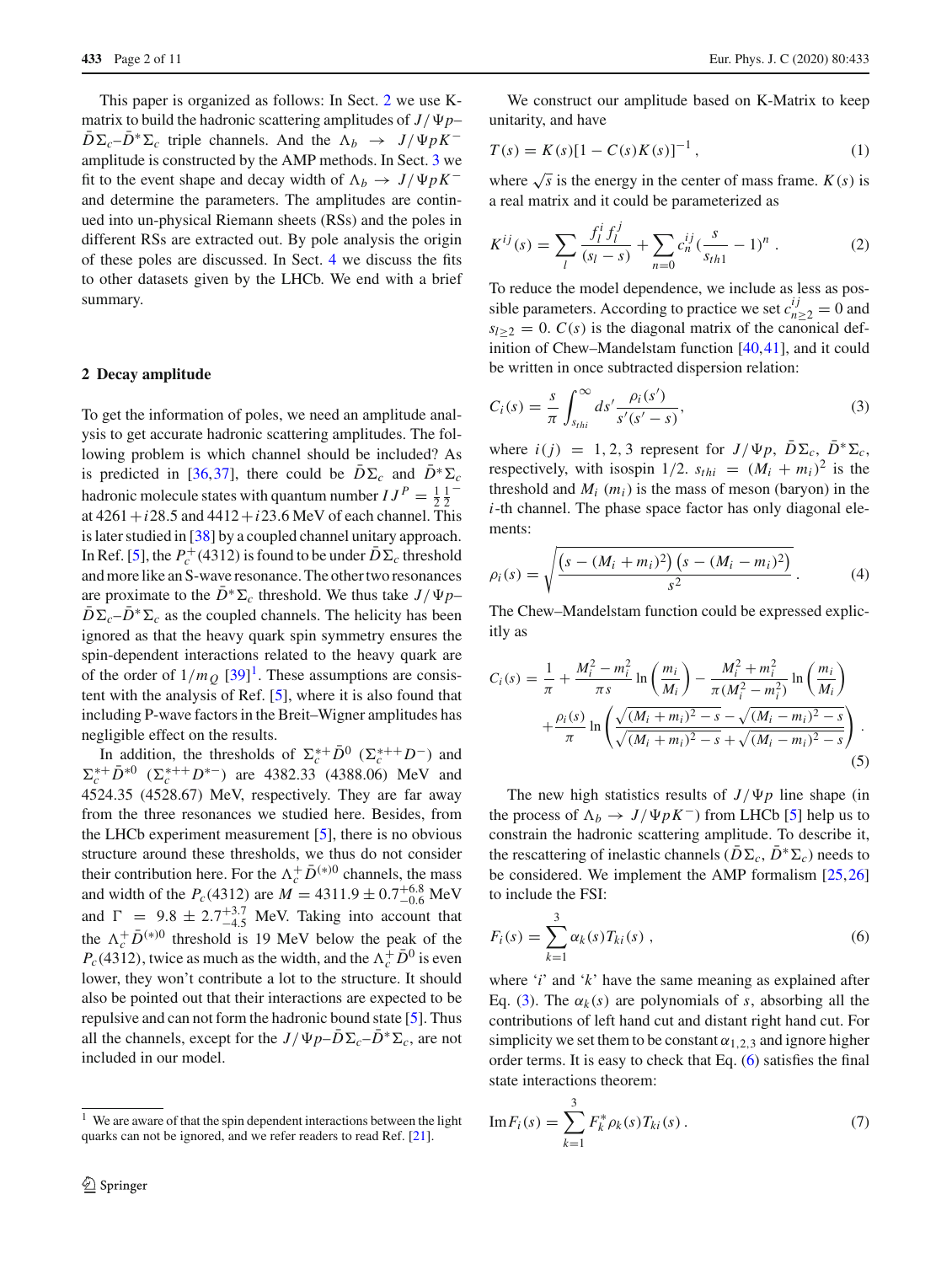With this amplitude we fit to the invariant mass spectroscopy

<span id="page-2-1"></span>
$$
\frac{d\Gamma_i}{d\sqrt{s}} = \frac{\lambda^{1/2}(s, M_{J/\Psi}^2, m_p^2)\lambda^{1/2}(M_{\Lambda_b^0}^2, s, m_K^2)|F_i|^2}{256\pi^3 M_{\Lambda_b^0}^3 \sqrt{s}}.
$$
 (8)

Here the Källén function  $\lambda$  is defined as  $\lambda(x, y, z) = (x - y - z)$  $z^2-4yz$ . To fit to the invariant mass spectroscopy one would need to time  $\frac{d\Gamma_i}{d\sqrt{s}}$  with a normalization factor '*N*'. The decay width given by the PDG [\[42](#page-9-19)] could be used to constrain the  $\alpha_i$ , too. But still we lack adequate constraints on  $F_2(s)$  and  $F_3(s)$ amplitudes. Indeed in Ref. [\[17\]](#page-9-20), the ratio of the coupling constants  $\frac{g_{P_c}(4306)\bar{D}\Sigma_c}{g_{P_c}(4306)J/\Psi_p}$  and  $\frac{g_{P_c}(4453)\bar{D}^* \Sigma_c}{g_{P_c}(4453)J/\Psi_p}$  are roughly 4 and 2 times, while the ratios of the phase spaces (with  $F_i(s) = 1$  in Eq. [\(8\)](#page-2-1)) are  $PS_2/PS_1 \simeq 0.6$ , 0.4, respectively. This suggests that the branching ratios of Br<sub>2</sub> ( $\Lambda_b^0 \to \bar{D} \Sigma_c K^-$ ) and Br<sub>3</sub>  $(\Lambda^0_R \to \bar{D}^* \Sigma_c K^-)$  could be the same order as that of Br<sub>1</sub>  $(\Lambda_b^{\overline{0}} \to J/\Psi p K^-)$ . We thus make the 'data' as Br<sub>2,3</sub> = Br<sub>1</sub>, and the uncertainty of  $Br_{2,3}$  is set to be 10 times as the central values of them. We input these as constraints.

### <span id="page-2-0"></span>**3 Fitting strategy and pole analysis**

For the K matrix, we try to use as less parameters as possible. Only when more parameters are indispensable to reduce the  $\chi^2$  distinctly do we include them. A pole<sup>2</sup> in the K matrix is necessary to fit to the event shape around  $P_c(4440)$ . Adding a P-wave instead of inputting a K matrix pole is also checked. It is somehow helpful to distinguish the quantum number of *Pc*(4440). For the P-wave scattering amplitude we adopt the Blatt-Weisskopf barrier factor representation [\[29](#page-9-21)[,30\]](#page-9-22), see the supplement for details. The following fits are performed:

- (1) **Fit 1**: We do not include any poles in the K matrix.  $\chi^2_{\rm d.o.f} = 1.41.$
- (2) **Fit 2**: As in Fit 1 but we include one pole in the K matrix.  $\chi^2_{\rm d.o.f} = 1.32$ .
- (3) **Fit 3**: As in Fit 1 we do not include poles in the K matrix, but add a P-wave instead.  $\chi^2_{\text{d.o.f}} = 1.32$ .

The parameters of all the fits are shown in the supplement. The fit results are shown in Fig. [1.](#page-2-3) Our amplitudes fit well to the high statistics LHCb data in 2019 [\[5](#page-9-3)], with  $\cos \theta_{P_c}$ weighted. It is worth to point out that this dataset has removed much of the interfering of the  $\Lambda^*$ , which is in the  $K^- p$  channel and most populated at  $\cos \theta_{P_c} > 0$ . Owing to this our K matrix fit without three body final state interactions is feasible. The branching ratios of  $Br<sub>1</sub>$  is exactly the same as that of PDG, and in most of the fits the Br<sub>2</sub> is of  $10^{-4}$ , and Br<sub>3</sub>



<span id="page-2-3"></span>**Fig. 1** Fits to the *J*/ $\Psi p$  spectroscopy of  $\Lambda_b \to J/\Psi pK^-$ . The right graph is enlarged around the  $P_c(4312)$ . The LHCb 2019 data is the  $\cos \theta_{P_c}$ -weighted one from Ref. [\[5](#page-9-3)]



<span id="page-2-4"></span>**Fig. 2** Fit of the *J*/ $\Psi p$  spectroscopy of  $\Lambda_b \to J/\Psi p K^-$  for enlarged size around  $P_c(4440)$  and  $P_c(4457)$ 

is of  $10^{-5}$ . Notice that in Fit 1 it does not have the structure around the  $\sqrt{s} = 4440$  MeV.

To study the resonances we enlarge the size of the plots around the structures, as shown in Fig. [2](#page-2-4) and the right side graph of Fig. [1.](#page-2-3) For the  $P_c(4312)$ , our amplitude fits to the data well. Though the amplitude is a bit lower than the data on the left side of the 'peak', it is within the margin of the data error. Note that we do not input a K-matrix pole around  $P_c(4312)$  in the K-matrix formalism. This is why our 'peak' exactly locates at the  $\overline{D}\Sigma_c$  threshold ( $\sqrt{s} = 4.3177$  GeV), shifting a bit to the right side of the peak of the data. For the  $P_c(4440)$ , our Fits 2 and 3 fit to the data well, while in Fit 1 one can not find such a structure. This is caused by that in Fit 1 we do not include the K matrix pole in *K*(*s*). As shown in Fig. [2,](#page-2-4) the Fit 2 is better than Fit 3 in both the *Pc*(4440) and the  $P_c(4457)$  region. Our results prefer an S-wave  $P_c(4440)$ . For the  $P_c(4457)$ , our amplitude behaves more like a cusp caused by the  $D^* \Sigma_c$  threshold effect. These will be discussed in next sections. We also separate the individual contribution of each channel to the *J*/ $\Psi p$  spectroscopy, that is, we use  $F_1 = \alpha_i T_{i1}$ to replace of Eq.[\(6\)](#page-1-3). It is found that the  $D\Sigma_c \rightarrow J/\Psi p$  channel dominates the contribution around the  $P_c(4312)$ , which is consistent with the  $D\Sigma_c$  molecule picture. All the three channels contributes like a peak or dip around the  $P_c(4440)$ , sug-

<span id="page-2-2"></span><sup>2</sup> We tried to input more poles in the K matrix, but it only helps to improve the fit a little and will not change the conclusion here.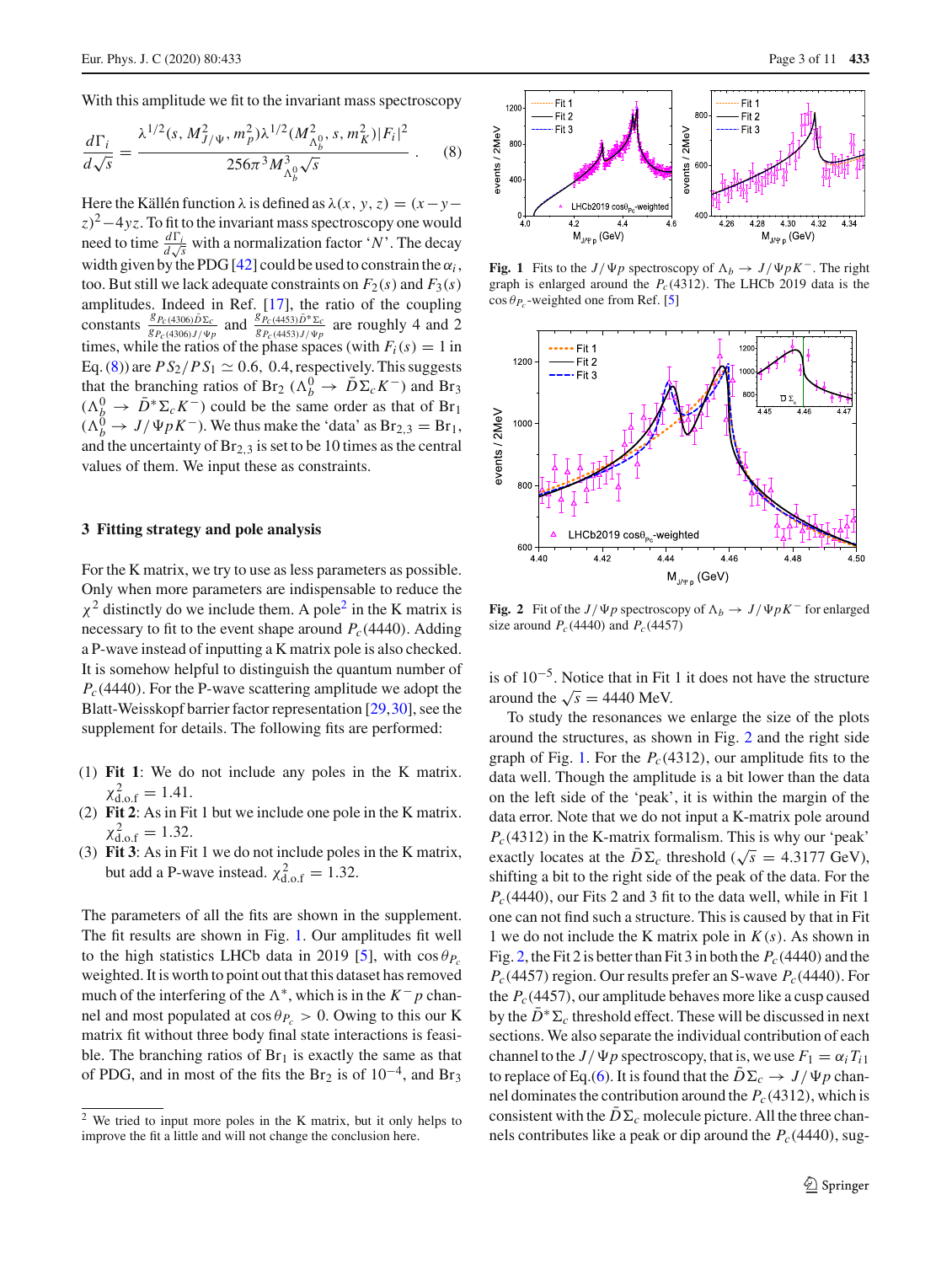<span id="page-3-1"></span>**Table 1** The sign of phase factors for each Riemann sheet

|  |  |  | I II III IV V VI VII VIII |  |
|--|--|--|---------------------------|--|
|  |  |  | $\rho_1$ + - - - + + - +  |  |
|  |  |  | $\rho_2$ + + - - - + + -  |  |
|  |  |  | $\rho_3$ + + + - + - - -  |  |

gesting it to be a Breit–Wigner particle. Around the  $P_c(4457)$ all the channels have non-ignorable structure around  $\bar{D}^* \Sigma_c$ threshold, while that of the  $D^* \Sigma_c \rightarrow J/\Psi p$  channel dominates. What is more, the  $\overline{D}^* \Sigma_c$  contribution behaves like either a threshold effect or a bound state below the threshold. These supports that the  $P_c(4457)$  could either be caused by cusp effect or a component of  $\bar{D}^* \Sigma_c$  molecule. We will discuss it in next sections.

With the amplitudes given by the Chew–Mandelstam formalism, the information of the poles can be extracted out. We continue the *T* (*s*) amplitude to the unphysical Riemann sheets based on unitarity and analyticity. The definition of the Riemann sheet (RS) could be found in [\[43](#page-10-0)]. Here we use the following definition [\[44\]](#page-10-1) as shown in Table [1.](#page-3-1) The pole *sR* and its coupling/residue of the RS-n in the triple channel are defined as:

$$
T_{ij}^n(s) = \frac{g_i g_j}{s_R^n - s},\tag{9}
$$

where the subscript '*i*, *j*' denote the hadronic channels as before. The poles in different RSs for all the fits are given in Table [2.](#page-4-0) In Fit 1, we only find poles of  $P_c(4312)$ . And in Fits 2 and 3 we find poles of all the three resonances. Fit 2 describes the data better with less assumptions, we choose it as our optimistic one. To classify the inner structure of the poles, we use the 'criteria' proposed in Ref. [\[23](#page-9-8),[44\]](#page-10-1): A triple channel Breit–Wigner resonance should appear as quadruplet poles in different RSs, while a molecule has less poles.

## **Pc**(**4312**)

This resonance (pole) is rather stable in all the fits. We can find it without an input pole in the  $K(s)$ . The poles locate at the RS-III and/or V. For each fit we can find only one or two poles. According to the 'pole counting', it is a  $D\Sigma_c$  molecule. The masses of the poles are a bit below the threshold  $\sqrt{s_{th2}}$  = 4317.73 MeV, and their widths (2 times of the imaginary part of the pole) are only a few MeV. This supports the molecule picture. As is known, RS-II and III are the closest sheet to the physical one below and above  $\overline{D}\Sigma_c$  threshold, respectively. RS-II and RS-V are connected along the unitary cut above the  $\overline{D}\Sigma_c$  threshold. The shadow poles appear in RS-V but not in RS-II suggests that there is a strong dynamics to drag the pole from RS-II to RS-V. The pole in RS-III confirms such observation. This is consistent with the molecule picture, as our interaction between the resonance and the  $D\Sigma_c$  is strong and it is typical way how a virtual state (with weak interaction

to the  $\overline{D}\Sigma_c$ ) changes into a molecule. For the strength of the couplings please see the |*g*2| of Table [6,](#page-8-0) in Appendix [A.](#page-5-0) **Pc**(**4440**)

The masses of the poles are quite close to the input K matrix pole 4443.60 MeV in Fit 2. These poles are found in four sheets: RS-III, IV, V, VII/VIII, being close to each other. The widths are quite narrow and the poles are quite close to the real axis. According to 'pole counting', it is an elementary particle. Since it decays into  $J/\Psi p$  and have five quark component, this implies a compact pentaquark picture. Note that our widths of the  $P_c(4440)$  are small. Indeed in all our fits except for Fit 1, including Fits A, B and C, all the  $P_c(4440)$ have small widths, see also Table [5](#page-7-0) in the Appendix. And all of our fits describe the peak of the data in the  $P_c(4440)$ region rather well. If neither the pole in the K matrix nor the higher partial wave resonance is input, one can not obtain such a peak (see Fit 1). Obviously the kinematic behaviour can not supply such a structure. This supports the compact pentaquark picture or it should be a resonance in higher partial waves. However, comparing Fit.2 and 3 in the right side of the  $P_c(4440)$ , it is obviously to see that the solid black line (Fit.2) fits better to the data than the dashed blue line (Fit.3). This suggests that our fit prefers an S-wave picture of the  $P_c(4440)^3$ .

## **Pc**(**4457**)

We do not find poles in Fit 1, and find poles in RS-III and VII in Fit 2 and a pole in RS-VIII in Fit 3. For RS-VII and VIII they are faraway from the physical region. Absence of poles close to the physical region means that the structure is caused by cusp effect. The pole in RS-III (Fit 2) is 7 MeV above the threshold  $\sqrt{s_{th3}}$  = 4459.75 MeV, barely close to the physical region. From the 'pole counting' it does not support the dominant molecule or 'Breit–Wigner' types, but a molecular component can not be entirely excluded in Fit 2. In the region around  $\bar{D}^* \Sigma_c$ , our amplitude behaves more like a cusp but not a normal Breit–Wigner structure. In Fits 1 and 3 they are caused by cusp effect and in Fit 2 there is a sharp decline near the  $\bar{D}^* \Sigma_c$  threshold, see the graph in the topright corner of Fig. [2.](#page-2-4) Indeed, this structure is very similar to that of the  $\eta' \pi^+ \pi^-$  line shape around  $\bar{p}p$  threshold, see Fig. 4 of [\[46\]](#page-10-2) and Fig. 4 of [\[47](#page-10-3)].

## <span id="page-3-0"></span>**4 Analysis of other datasets**

We also check the case that we fit to other datasets given in Ref. [\[5](#page-9-3)], the ' $m_{Kp}$  all' and the ' $m_{Kp} > 1.9$  GeV' ones. Indeed in all these datasets the treatment with the background

<span id="page-3-2"></span><sup>&</sup>lt;sup>3</sup> In Refs. [\[8](#page-9-23)[,36](#page-9-13)[–38\]](#page-9-15), they suggest  $P_c(4440)$  to be  $1/2^-$ , while in Refs. [\[20](#page-9-24)[,45\]](#page-10-4), they suggest 3/2<sup>−</sup>. In our case, Fit 3 is worse than Fit 2 and we prefer the  $P_c(4440)$  to be S-wave, but it is not possible to distinguish the quantum number.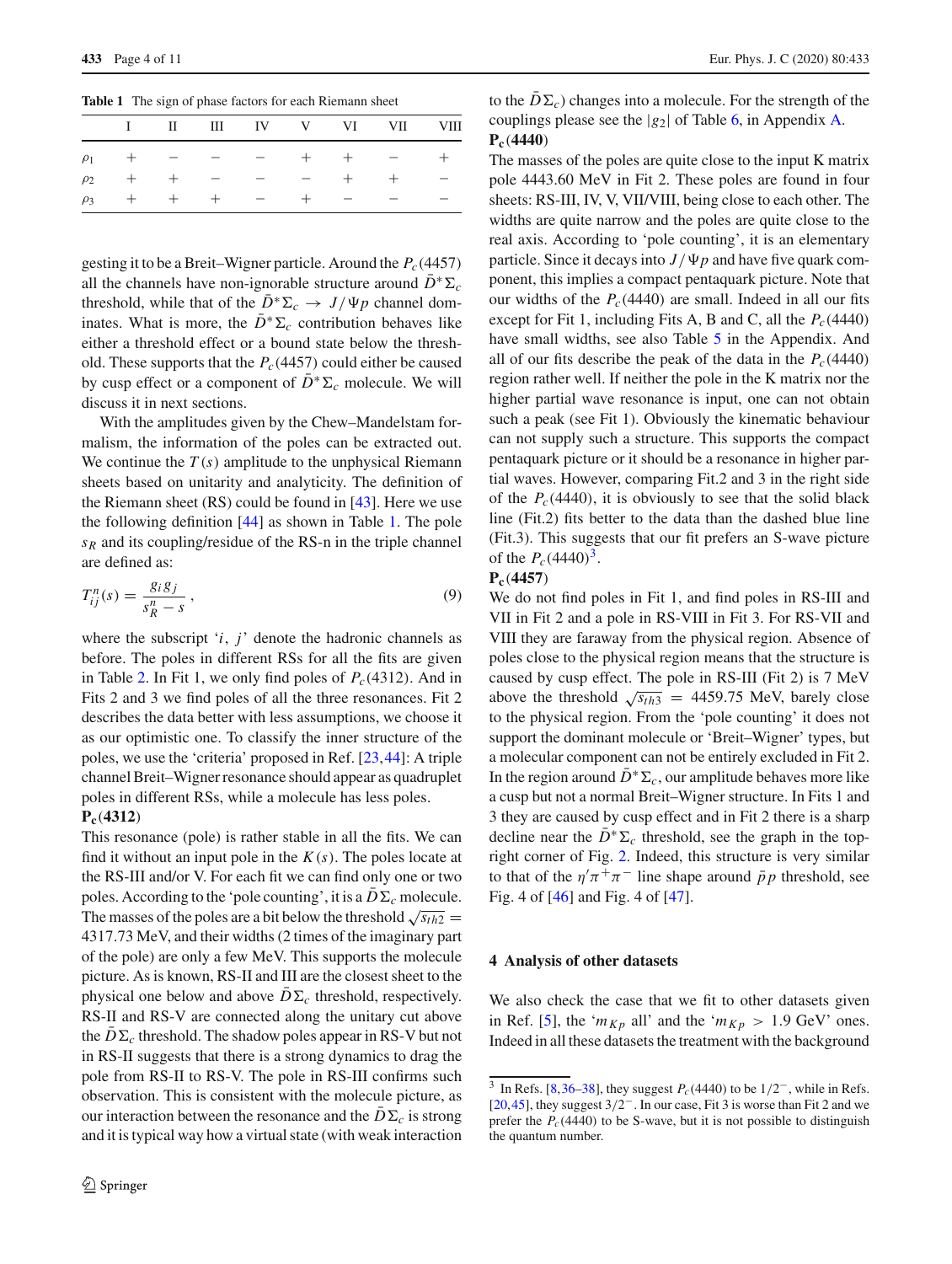<span id="page-4-0"></span>**Table 2** The pole locations given by our fits. The Riemann sheets with bold type and the  $\star$ symbol means that they are close to the physical sheet

| <b>State</b> | Pole locations (MeV) |                           |                      |                           |               |                           |  |  |
|--------------|----------------------|---------------------------|----------------------|---------------------------|---------------|---------------------------|--|--|
|              | RS                   | Fit.1                     | <b>RS</b>            | Fit.2                     | <b>RS</b>     | Fit.3                     |  |  |
| $P_c(4312)$  | Ш                    | $4296.93_{-3.00}^{+2.48}$ | Ш                    | .                         | $V^{\star}$   | $4313.38^{+2.52}_{-5.73}$ |  |  |
|              |                      | $-i5.12_{-1.06}^{+2.44}$  |                      | .                         |               | $-i2.05_{-0.75}^{+1.65}$  |  |  |
|              | $V^{\star}$          | $4312.74_{-0.67}^{+1.69}$ | $\mathbf{V}^{\star}$ | $4314.31_{-1.10}^{+2.06}$ | VIII          | $4313.11^{+3.86}_{-4.76}$ |  |  |
|              |                      | $-i3.33_{-1.25}^{+2.91}$  |                      | $-i 1.43_{-0.57}^{+1.50}$ |               | $-i3.11_{-2.02}^{+1.63}$  |  |  |
| $P_c(4440)$  | .                    | .                         | $III^{\star}$        | $4444.09_{-1.48}^{+2.53}$ | $III^{\star}$ | $4440.53_{-0.31}^{+0.47}$ |  |  |
|              |                      | .                         |                      | $-i3.10^{+0.53}_{-1.33}$  |               | $-i2.42^{+0.22}_{-0.22}$  |  |  |
|              | .                    | .                         | IV                   | $4443.69^{+2.89}_{-1.34}$ | IV            | $4440.38^{+0.41}_{-0.19}$ |  |  |
|              |                      | .                         |                      | $-i0.32^{+1.23}_{-0.04}$  |               | $-i1.40^{+0.59}_{-0.50}$  |  |  |
|              | .                    | .                         | V                    | $4444.22_{-1.41}^{+2.72}$ | V             | $4440.53_{-0.30}^{+0.37}$ |  |  |
|              |                      | $\cdots$                  |                      | $-i2.48^{+0.57}_{-0.67}$  |               | $-i2.32_{-0.61}^{+0.27}$  |  |  |
|              | .                    | .                         | VII                  | $4443.84^{+1.93}_{-1.91}$ | <b>VIII</b>   | $4440.38_{-0.52}^{+3.31}$ |  |  |
|              |                      | .                         |                      | $-i1.02_{-0.92}^{+1.05}$  |               | $-i1.30^{+4.45}_{-0.50}$  |  |  |
| $P_c(4457)$  | .                    | .                         | Ш                    | $4466.53_{-4.75}^{+2.13}$ | .             | .                         |  |  |
|              |                      | .                         |                      | $-i3.88^{+6.95}_{-0.93}$  |               | .                         |  |  |
|              | .                    | .                         | VІІ                  | $4456.77^{+3.10}_{-8.89}$ | VIII          | $4453.44_{-3.34}^{+7.11}$ |  |  |
|              |                      | $\cdots$                  |                      | $-i7.77^{+11.07}_{-4.41}$ |               | $-i21.58^{+8.01}_{-6.36}$ |  |  |

is different. Note that the poles are model independent and in all the processes and models their locations should be the same. Thus the poles extracted from different Fits could be used to check the reliability of our analysis. The following extra fits are performed:

- (1) **Fit A**: As in Fit.2 but we fit to the data of ' $m_{K_p}$  all' case (without requiring  $m_{Kp} > 1.9$  GeV).
- (2) **Fit B**: As in Fit.2 but we fit to the data with requiring  $m_{Kp} > 1.9$  GeV.
- (3) **Fit C**: As in Fit.2 we fit to the data with requiring  $\cos \theta_{P_c}$  weighted, with the isospin symmetry violation included. That is, the mass difference between  $D^{(*)0}\Sigma_c^+$ and  $D^{(*)-}\Sigma_c^{++}$  is taken into account, see [A](#page-5-0)ppendix A for details.

The invariant mass spectrum is given in Fig. [3.](#page-5-1) Notice that in Fit C, with isospin violation included, it fits better to the data near thresholds.

The discussion of the event shape structure of these fits are consistent with that given by Fits 1, 2, and 3. In each fit, there are only one or two poles in RS-III and/or V of the *Pc*(4312). It supports the molecular component. And there are four poles of the  $P_c(4440)$  in RS-III, IV, V, VII/VIII. They are close to each other and the widths are narrow. This supports the compact pentaquark component. For the  $P_c(4457)$ we do not find poles nearby in Fits A and B but find two poles in RS-III and VII in Fit C. Our line shape falls down obviously near the  $\bar{D}^* \Sigma_c$  threshold in Fits A and C. And in Fit B ours exhibits a pronounced cusp-like structure around the  $\overline{D}^* \Sigma_c$  threshold. These confirm the cusp effect origin of the  $P_c(4457)$ , but a component of  $\overline{D}^* \Sigma_c$  molecule can't be excluded. This component could be generated by a virtual state in the  $\bar{D}^* \Sigma_c$  single channel scattering nearby the threshold, see Ref. [\[48](#page-10-5)] and discussions of the pole trajectory in the supplement in Appendix [B.](#page-8-1)

#### **5 Summary**

In this paper we perform an amplitude analysis in the process of  $\Lambda_b \to J/\Psi p K^-$ . The  $J/\Psi p - \bar{D}^0 \Sigma_c^+ - \bar{D}^{*0} \Sigma_c^+$  triple channel scattering amplitude is constructed by K-matrix, within Chew–Mandelstam formalism. Based on it we apply the Au–Morgan–Pennington method to study the process of  $\Lambda_b \to J/\Psi p K^-$ , taking into account the final state interactions. Qualified fits to the invariant mass spectroscopy [\[5\]](#page-9-3) is obtained from *J*/ $\Psi p$  threshold up to  $\sqrt{s} = 4600$  MeV. We extract out the poles (Fit 2) and find that the  $P_c(4312)$ , with the pole location 4314.31<sup>+2.06</sup> − *i* 1.43<sup>+1.50</sup> MeV, should have  $\bar{D}\Sigma_c$  molecule component. The *P<sub>c</sub>*(4440), 4444.09<sup>+2.53</sup> −  $i3.10^{+0.53}_{-1.33}$  MeV in RS-IV, prefers to be a compact S-wave pentaquark. The  $P_c(4457)$  is most likely to be caused by cusp effect, while a component of  $\overline{D}^* \Sigma_c$  molecule can't be excluded. We also predict the branching ratios (Fit 2) of the decay of  $\Lambda_b^0 \to \overline{D} \Sigma_c K^-$  and  $\Lambda_b^0 \to \overline{D}^* \Sigma_c K^-$  to be  $(1.49 \pm 0.26) \times 10^{-4}$  and  $(0.30 \pm 0.08) \times 10^{-4}$ , respectively. The future LHCb measurement of the decays, for instance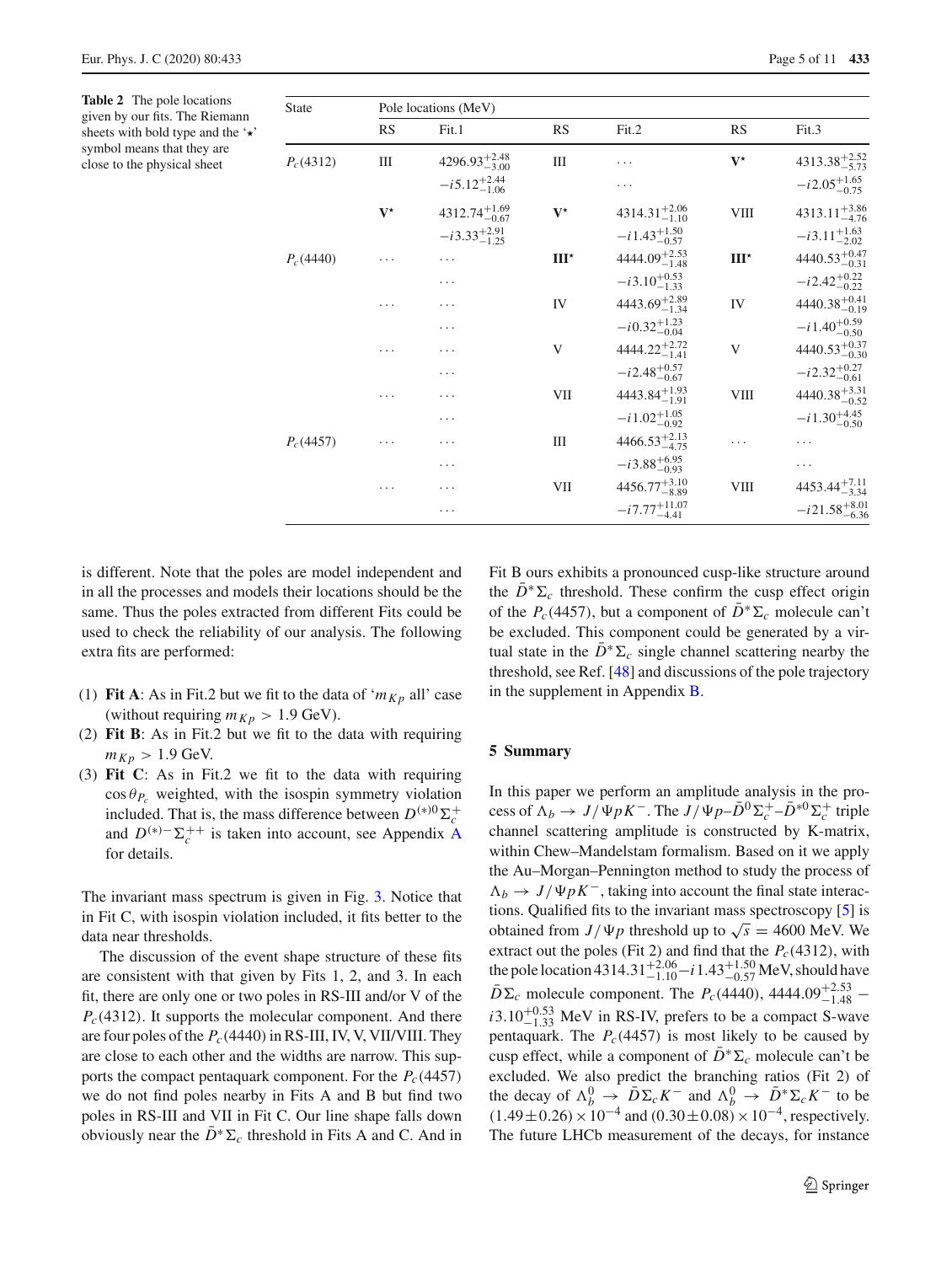

<span id="page-5-1"></span>**Fig. 3** Fit of the *J*/ $\Psi p$  spectroscopy of  $\Lambda_b \to J/\Psi p K^-$ . All the datasets are from Ref. [\[5](#page-9-3)]. In Fit A the data is from the ' $m_{Kp}$  all' case, where the red open circle is from Fig. 1 and green square is from Fig. 3 of Ref. [\[5\]](#page-9-3). In Fit B the data is from the ' $m_{Kp} > 1.9$  GeV' case. In Fit C the data is from the  $\cos \theta_{P_c}$ -weighted one. The vertical lines denote the  $\bar{D}^* \Sigma_c$  thresholds

 $\Lambda_b^0$  →  $D^- \Sigma_c^{++} K^-$  and  $\Lambda_b^0$  →  $D^{*-} \Sigma_c^{++} K^-$ , will tell us further information about these mysterious resonances.

**Acknowledgements** We are grateful to Profs. Li-Sheng Geng, Feng-Kun Guo and Han-Qing Zheng for their suggestions. Helpful Discussions with Jie-Sheng Yu and Li-Ming Zhang (member of LHCb collaboration) are also acknowledged. This work is supported by National Natural Science Foundation of China (NSFC) with Grant Nos.11805059, 11805012, 11905258. Joint Large Scale Scientific Facility Funds of the NSFC and Chinese Academy of Sciences (CAS) under Contract No.U1932110, and Fundamental Research Funds for the Central Universities.

**Data Availability Statement** This manuscript has no associated data or the data will not be deposited. [Authors' comment: There is no associated data for this paper.]

**Open Access** This article is licensed under a Creative Commons Attribution 4.0 International License, which permits use, sharing, adaptation, distribution and reproduction in any medium or format, as long as you give appropriate credit to the original author(s) and the source, provide a link to the Creative Commons licence, and indicate if changes were made. The images or other third party material in this article are included in the article's Creative Commons licence, unless indicated otherwise in a credit line to the material. If material is not included in the article's Creative Commons licence and your intended use is not permitted by statutory regulation or exceeds the permitted use, you will need to obtain permission directly from the copyright holder. To view a copy of this licence, visit [http://creativecomm](http://creativecommons.org/licenses/by/4.0/) [ons.org/licenses/by/4.0/.](http://creativecommons.org/licenses/by/4.0/)

Funded by SCOAP<sup>3</sup>.

### <span id="page-5-0"></span>**Appendix A: K matrix formalism**

In Fits A and B we apply the same method as that of Fit 2. In Fit C we take into account the contribution of isospin violation, where the phase space factor  $\rho_2(s)$  is replaced by  $\frac{1}{2} [\rho_{D^-\Sigma_c^{++}}(s) + \rho_{\bar{D}^0\Sigma_c^{+}}(s)]$ , and  $\rho_3(s)$  by  $\frac{1}{2} [\rho_{D^{*-}\Sigma_c^{++}}(s) +$  $\rho_{\bar{D}^{*0}\Sigma_c^+}(s)$ ]. See Refs. [\[29,](#page-9-21)[30\]](#page-9-22) for similar discussions on isospin symmetry breaking in  $\overline{K}K$ .

The parameters and  $\chi^2/d.o.f$  of all our fits are given in Table [3.](#page-6-0)

For all the fits, the masses of the resonances are given by the PDG [36], and the central values are input as:  $M_{\Lambda_b^0}$  = 5619.60 MeV,  $M_{J/\Psi} = 3096.90$  MeV,  $M_p = 938.27$  MeV,  $M_{\bar{D}^0}$  = 1864.83 MeV,  $M_{\bar{D}^{*0}}$  = 2006.85 MeV,  $M_{\Sigma_c^+}$  = 2452.90 MeV. We also try to vary the input masses within the uncertainty given by the PDG and find that the fit results change little. In Fit C we also input  $M_{\bar{D}^-} = 1869.65$  MeV,  $M_{\bar{D}^{*-}} = 2010.26 \text{ MeV}, M_{\Sigma_c^{++}} = 2453.97 \text{ MeV}.$ 

To include the P-wave scattering amplitude we adopt the Blatt-Weisskopf barrier factor representation [25]

$$
\gamma_i^2(s) = \frac{M_P \Gamma_{P \to i} \mathcal{Q}_i(M_p^2)}{\rho_i(M_P^2) \mathcal{Q}_i(s)} , \qquad (10)
$$

with  $Q_i(s) = 1 + q^2/(s - (m_i + M_i)^2)$  and *q* is chosen to be 1 GeV. Here  $M_P$  and  $\Gamma_{P\rightarrow i}$  are the input mass and width (decaying to the *i*-th channel) of the P-wave resonance in order. We have the scattering amplitudes

$$
T^{P}_{i} = \frac{\gamma_{i}(s)^{2}}{M^{2} - s - i\rho_{1}(s)\gamma_{1}^{2}(s) - i\rho_{2}(s)\gamma_{2}^{2}(s) - i\rho_{3}(s)\gamma_{3}^{2}(s)},
$$
\n(11)

and the relative  $\Lambda_b^0$  decay amplitudes

$$
\mathcal{F}_i^P = \frac{\beta_P \gamma_i(s)}{M^2 - s - i\rho_1(s)\gamma_1^2(s) - i\rho_2(s)\gamma_2^2(s) - i\rho_3(s)\gamma_3^2(s)}.
$$
\n(12)

Note that the partial wave decomposition factor and the coupling  $\gamma_{P\Lambda_b^0 K^+}$  is absorbed into the  $\beta_P$ .

The branching ratios of all the fits are shown in Table [4.](#page-7-1) In all the fits our Br<sub>1</sub>( $\Lambda_b^0 \rightarrow J/\Psi p K^-$ ) is exactly the same as that of PDG, while in most of fits Br<sub>2</sub>( $\Lambda_b^0 \rightarrow \overline{D} \Sigma_c K^-$ ) is roughly 1/3 to 2/3 of Br<sub>1</sub>, and the Br<sub>3</sub>( $\Lambda_b^0 \to \bar{D}^* \Sigma_c K^-$ ) is of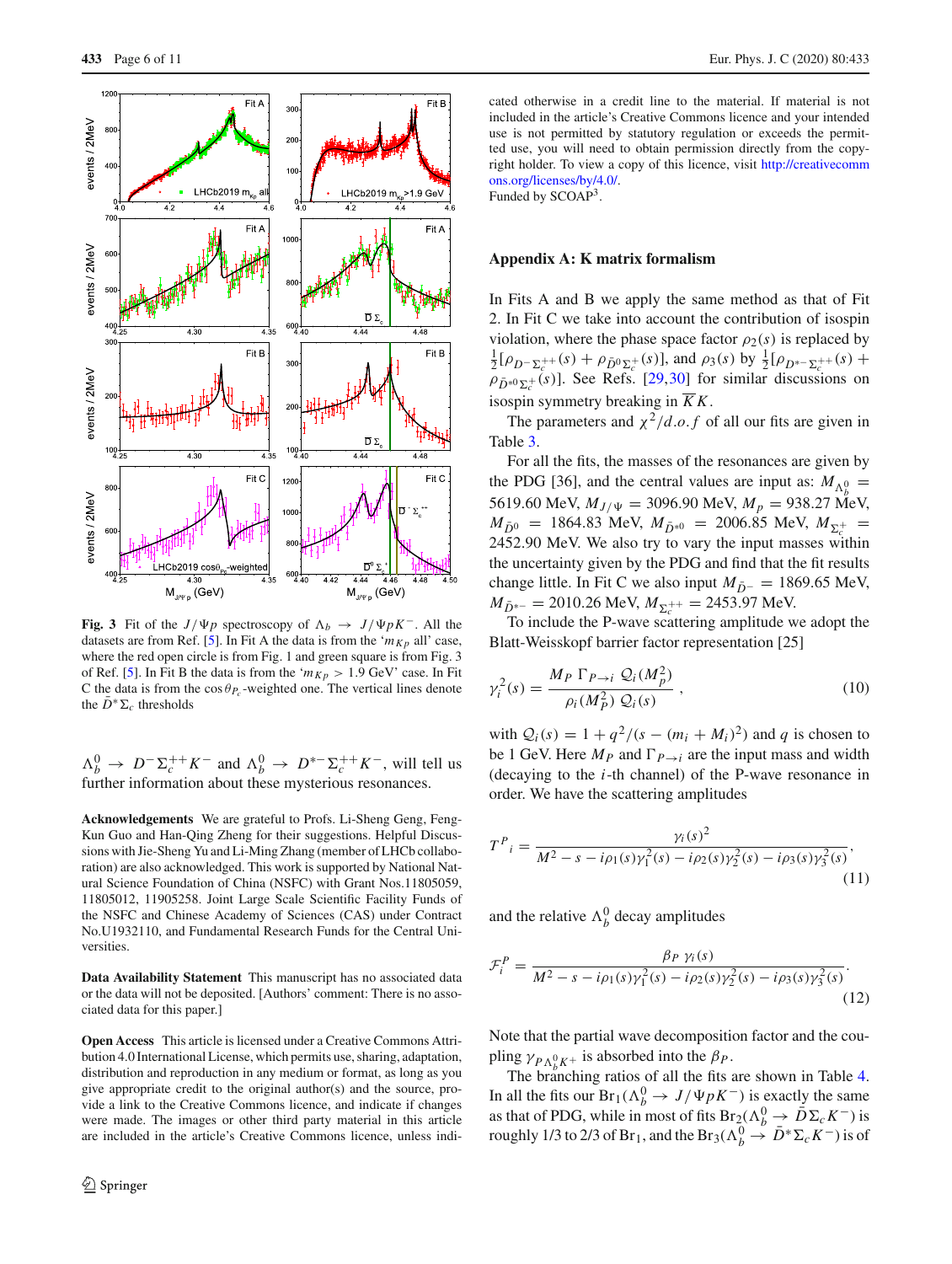|                                     | <b>Table 3</b> Results of our fits, as explained in the text. The $c_0^{ij}$ is |                           |                      | dimensionless and the $c_1^{ij}$ is in unit of GeV <sup>-2</sup> . The uncertainty of the parameters is given from MINUIT |                      |                       |
|-------------------------------------|---------------------------------------------------------------------------------|---------------------------|----------------------|---------------------------------------------------------------------------------------------------------------------------|----------------------|-----------------------|
|                                     | Fit <sup>1</sup>                                                                | Fit 2                     | Fit <sub>3</sub>     | Fit A                                                                                                                     | Fit B                | Fit C                 |
| $s_1$ (GeV <sup>2</sup> )           |                                                                                 | $\pm 0.01080$<br>19.7305  |                      | $19.7320 \pm 0.0021$                                                                                                      | $19.6418 \pm 0.0054$ | $19.7305 \pm 0.01132$ |
| $f_1^1$ (GeV)                       |                                                                                 | $0.0383 \pm 0.0099$       | $\vdots$             | $0.0710 \pm 0.0065$                                                                                                       | $-0.3539 \pm 0.0101$ | $0.0462 \pm 0.0131$   |
| $f_1^2$ (GeV)                       |                                                                                 | $\pm 0.0140$<br>$-0.0890$ |                      | $-0.0873 \pm 0.0069$                                                                                                      | $0.2660 \pm 0.0072$  | $-0.0704 \pm 0.0127$  |
| $f_1^3(\mathrm{GeV})$               |                                                                                 | $0.0670 \pm 0.0093$       |                      | $0.0801 \pm 0.0046$                                                                                                       | $0.2434 \pm 0.0070$  | $0.0583 \pm 0.0069$   |
| $c_0^{\rm 11}$                      | $-0.5392 \pm 0.1364$                                                            | $\pm 0.1060$<br>$-0.9241$ | $-0.2112 \pm 0.0167$ | $-0.8246 \pm 0.0044$                                                                                                      | $0.2132 \pm 0.0383$  | $-1.0088 \pm 0.0857$  |
|                                     | $0.1001 \pm 0.0891$                                                             | $1.3494 \pm 0.3334$       | $-0.7066 \pm 0.0399$ | $1.1965 \pm 0.0110$                                                                                                       | $2.7235 \pm 0.2104$  | $1.5565 \pm 0.3370$   |
|                                     | $0.0396 \pm 0.0617$                                                             | $0.2071 \pm 0.0761$       | $-0.4497 \pm 0.908$  | $0.2615 \pm 0.0092$                                                                                                       | $-0.8442 \pm 0.0009$ | $0.1904 \pm 0.0795$   |
|                                     | $-4.7656 \pm 0.2428$                                                            | $\pm 0.4706$<br>$-5.1328$ | $1.1062 \pm 0.4885$  | $-4.8447 \pm 0.0794$                                                                                                      | $-1.2281 \pm 0.0726$ | $-5.5531 \pm 0.4805$  |
|                                     | $-0.4085 \pm 0.0554$                                                            | $\pm 0.1025$<br>$-0.3649$ | $1.1611 \pm 0.2074$  | $-0.3118 \pm 0.0119$                                                                                                      | $2.1457 \pm 0.0083$  | $-0.5259 \pm 0.1828$  |
|                                     | $9.9884 \pm 0.1046$                                                             | $7.8723 \pm 0.3215$       | $1.9002 \pm 1.5049$  | $7.1725 \pm 0.0359$                                                                                                       | $-4.2733 \pm 0.1219$ | $7.5295 \pm 0.7121$   |
|                                     | $-0.7807 \pm 0.2070$                                                            | $+0.0677$<br>$-0.0407$    | $-1.0142 \pm 0.0505$ | $-0.3276 \pm 0.0301$                                                                                                      | $-0.7798 \pm 0.0106$ | $-0.1177 \pm 0.0430$  |
| $c_1^{13}$                          | $0.4087 \pm 0.8399$                                                             | $\pm 0.2264$<br>$-1.6132$ | $2.1896 \pm 0.2172$  | $0.3794 \pm 0.1622$                                                                                                       | $-1.2419 \pm 0.0700$ | $-1.0096 \pm 0.1143$  |
| $c_0^{\rm 23}$                      | $-0.7556 \pm 0.1362$                                                            | ± 0.0402<br>$-1.0730$     | $-0.3413 \pm 0.0915$ | $-1.0787 \pm 0.0026$                                                                                                      | $-0.5174 \pm 0.0024$ | $-1.1652 \pm 0.0260$  |
| $c_1^{\mathbf{23}}$                 | $0.2857 \pm 0.5907$                                                             | $2.6465 \pm 0.2148$       | $2.0355 \pm 0.4893$  | $2.5469 \pm 0.0126$                                                                                                       | $3.7056 \pm 0.0416$  | $3.3315 \pm 0.1592$   |
| $c_0^{33}$                          | $1.1530 \pm 0.1339$                                                             | $1.9358 \pm 0.1432$       | $-0.7824 \pm 0.0541$ | $1.9411 \pm 0.0022$                                                                                                       | $2.8976 \pm 0.0005$  | $2.4978 \pm 0.1019$   |
| $c_1^{33}$                          | $0.4160 \pm 0.4285$                                                             | $\pm 0.5785$<br>$-1.7578$ | $9.2785 \pm 0.2918$  | $-1.3144 \pm 0.0359$                                                                                                      | $-3.3015 \pm 0.0220$ | $-4.0641 \pm 0.3509$  |
| $10^6\alpha_1$                      | $3.8552 \pm 0.1107$                                                             | $4.8465 \pm 0.1148$       | $9.0434 \pm 0.4427$  | $5.2785 \pm 0.0305$                                                                                                       | $9.9157 \pm 0.0239$  | $4.5698 \pm 0.0713$   |
| $10^6 \alpha_2$                     | $2.7388 \pm 0.1961$                                                             | $3.1546 \pm 0.1314$       | $1.6652 \pm 0.0709$  | $2.8896 \pm 0.0302$                                                                                                       | $9.2770 \pm 0.1143$  | $3.3063 \pm 0.0673$   |
| $10^6\alpha_3$                      | $2.3640 \pm 0.1966$                                                             | $1.5606 \pm 0.0743$       | $3.2539 \pm 0.2474$  | $1.4212 \pm 0.0126$                                                                                                       | $3.0010 \pm 0.0522$  | $1.2716 \pm 0.1203$   |
| $10^{-18}N$                         | $3.4010 \pm 0.1292$                                                             | $3.7216 \pm 0.2288$       | $3.9913 \pm 0.1251$  | $3.8282 \pm 0.0102$                                                                                                       | $0.7954 \pm 0.0208$  | $3.6896 \pm 0.1564$   |
| $M_P$ (GeV)                         |                                                                                 |                           | $4.4405 \pm 0.0006$  |                                                                                                                           |                      |                       |
| $\Gamma_{P\rightarrow 1}(\rm{MeV})$ |                                                                                 |                           | $0.1001 \pm 0.0170$  |                                                                                                                           |                      | $\vdots$              |
| $\Gamma_{P\rightarrow2}(\rm{MeV})$  |                                                                                 |                           | $3.7321 \pm 1.5880$  | $\vdots$                                                                                                                  |                      | $\vdots$              |
| $\Gamma_{P\rightarrow 3}$ (MeV)     |                                                                                 |                           | $1.0234 \pm 0.4089$  | $\vdots$                                                                                                                  | $\vdots$             | $\vdots$              |
| $\beta_P$                           |                                                                                 |                           | $1.1771 \pm 0.3005$  |                                                                                                                           |                      |                       |
| $\chi^2_{\rm d.o.f}$                | 1.41                                                                            | 1.32                      | 1.32                 | 1.32                                                                                                                      | 1.45                 | 1.23                  |
|                                     |                                                                                 |                           |                      |                                                                                                                           |                      |                       |

<span id="page-6-0"></span> $\underline{\textcircled{\tiny 2}}$  Springer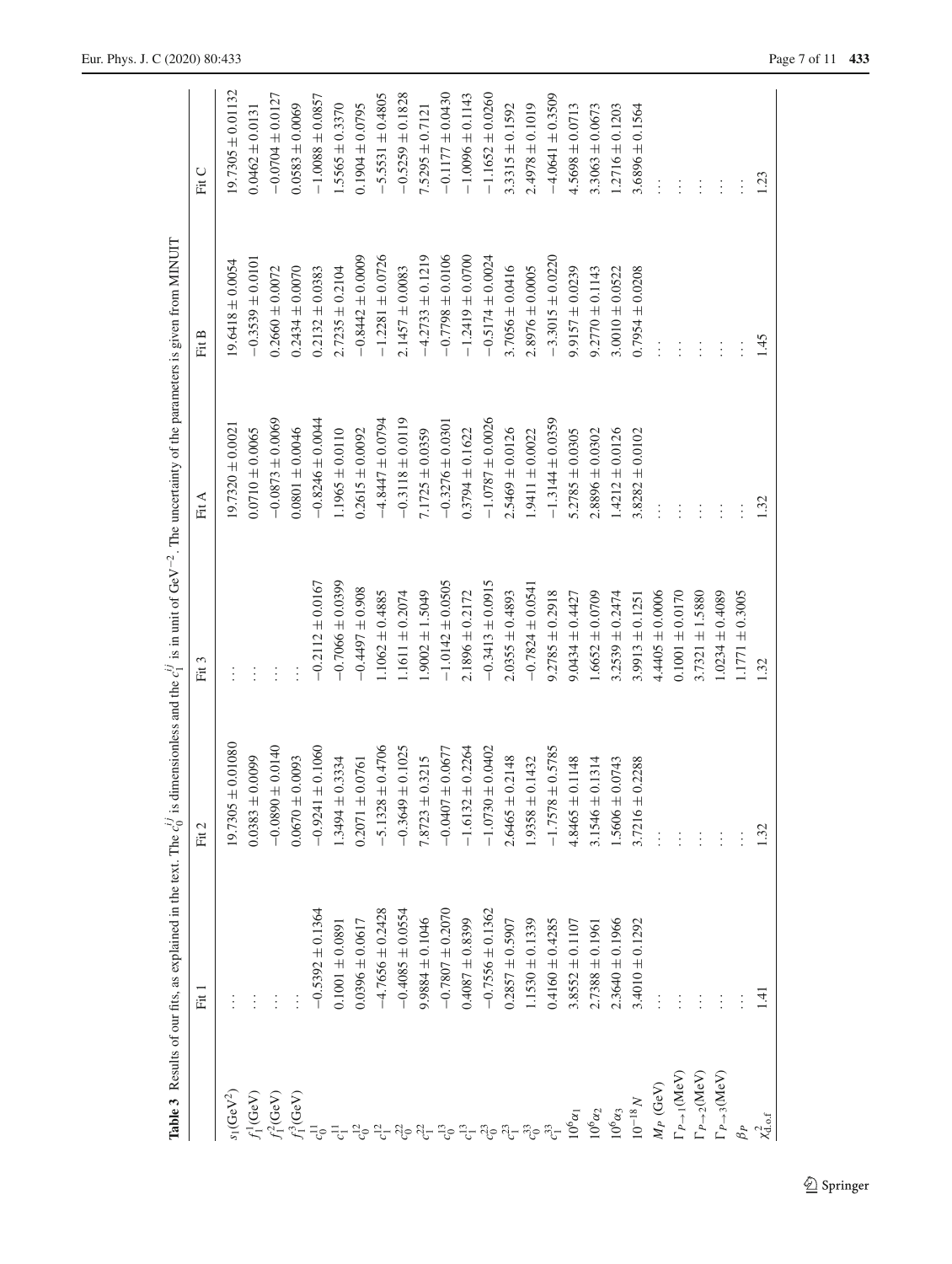<span id="page-7-1"></span>**Table 4** The Br<sub>1,2,3</sub> denotes the branching ratios of  $\Lambda_b^0 \to J/\Psi p K^-$ ,  $\Lambda_b^0$  →  $\bar{D}\Sigma_c K^-$ ,  $\Lambda_b^0$  →  $\bar{D}^*\Sigma_c K^-$ , respectively. The PDG [36] value of the branching ratio of  $\Lambda_b \to J/\Psi p K^-$  is  $(3.2 \pm 0.6) \times 10^{-4}$ 

|       | $10^4$ Br <sub>1</sub> | $10^4$ Br <sub>2</sub> | $10^4$ Br <sub>3</sub> |
|-------|------------------------|------------------------|------------------------|
| Fit 1 | $3.20 \pm 0.27$        | $1.22 \pm 0.15$        | $0.84 \pm 0.19$        |
| Fit 2 | $3.20 \pm 0.40$        | $1.49 \pm 0.26$        | $0.30 \pm 0.08$        |
| Fit 3 | $3.20 \pm 0.64$        | $2.04 \pm 0.89$        | $4.82 \pm 1.20$        |
| Fit A | $3.21 \pm 0.31$        | $0.76 \pm 0.08$        | $0.65 \pm 0.13$        |
| Fit B | $3.20 \pm 0.31$        | $9.12 \pm 0.70$        | $0.63 \pm 0.06$        |
| Fit C | $3.20 \pm 0.36$        | $1.73 \pm 0.27$        | $0.15 \pm 0.04$        |

the order of  $10^{-5}$ . The branching ratio Br<sub>3</sub> of Fit 3 is much different from those of other fits. Notice that in Fit 3 we include the P-wave. This indicates that measuring the  $Br<sub>2.3</sub>$  would be rather important for the amplitude analysis. Nevertheless, all the Br<sub>2,3</sub> are of the order of  $10^{-4} - 10^{-5}$ . The uncertainty of the branching ratios is collected by the uncertainty from MINUIT and the statistics of a dozen of other solutions. We are aware that the amplitude above  $\sqrt{s} = 4.6$  GeV is not fitted to the data. However, as we have checked, using a polynomial to fit to the data above 4.6 GeV and input it in the integration of Eq. [\(7\)](#page-1-4), the difference is only several percents, at most 11%. We thus use our K matrix amplitude to do the integration in the whole energy region, and input the difference discussed above as part of the uncertainty. Notice that the branching ratios in Fit B do not have the credibility as our other results. This is reflected by the italic type. The reason

is that the cut condition  $m_{Kp} > 1.9$  GeV reduces the event, and the cut out one should also contribute to the branching ratio. In contrast, the cos  $\theta_{P_c}$ -weighted data has also cut out the  $\Lambda^*$  contibution, but the event shape of it is quite the same as that of the ' $m_{Kp}$  all' data by multiplying a normalization factor. The latter data does not miss such contribution.

The poles and couplings are shown in Tables [5](#page-7-0) and [6,](#page-8-0) respectively. For the  $P_c(4312)$ , we only find one pole in RS-V of Fits A and B. Roughly, in each Fit the residue coupling to  $D\Sigma_c$  (*g*<sub>2</sub>) is much larger than that coupling to  $J/\Psi_p$  (*g*<sub>1</sub>). This supports the ' $\overline{D}\Sigma_c$ ' molecule picture, being in compatible with that given by the 'pole counting' rule. While it has more or less the same order magnitude as that coupling to  $\overline{D}^* \Sigma_c$  (*g*<sub>3</sub>). It reveals the strong transition between the  $\overline{D}\Sigma_c$  and  $\overline{D}^*\Sigma_c$  channels. For the *P<sub>c</sub>*(4440), we find poles in four RSs for all the fits, the same as that of Fits 1, 2 and 3, which fits to the  $\cos \theta_{P_c}$ -weighted dataset. As discussed above, it is most likely to be a compact pentaquark. The residue  $g_3(P_c(4440))$ , except for Fits 3 and A, is smaller than  $g_3(P_c(4312))$  and  $g_3(P_c(4457))$ . This supports that the  $P_c(4440)$  is not  $\bar{D}^* \Sigma_c$  molecule origin. For the  $P_c(4457)$ , we do not find poles close to the 'strcuture' as indicated by the data in Fits A and B, while in Fit C the poles are barely close to the physical RS. Indeed, the event shapes of Fit A and C are similar to that of Fit 2, dropping rapidly around the  $\bar{D}^* \Sigma_c$ threshold. And in Fit B the line shape has a very clear cusp around the threshold. It confirms that the  $P_c(4457)$  is caused by cusp effect at the  $\bar{D}^* \Sigma_c$  threshold. However, a component of  $\overline{D}^* \Sigma_c$  molecule can't be excluded, see the  $g_3(P_c(4457))$ 

<span id="page-7-0"></span>

| <b>Table 5</b> The pole locations and<br>residues given by our fits. The | State       | pole locations (MeV) |                           |               |                             |               |                            |
|--------------------------------------------------------------------------|-------------|----------------------|---------------------------|---------------|-----------------------------|---------------|----------------------------|
| Riemann sheets with bold type                                            |             | <b>RS</b>            | Fit.A                     | <b>RS</b>     | Fit.B                       | RS            | Fit.C                      |
| and the $\star$ symbol means that<br>they are close to the physical      | $P_c(4312)$ | .                    | $\cdots$                  | $\cdots$      | $\cdots$                    | Ш             | $4320.49^{+0.68}_{-1.37}$  |
| sheet. For each pole the                                                 |             | $\cdots$             | .                         | $\cdots$      | $\cdots$                    |               | $-i0.38^{+0.31}_{-0.13}$   |
| locations of all the fits on these<br>sheets have difference at the      |             | $V^{\star}$          | $4317.44^{+0.17}_{-0.17}$ | $V^{\star}$   | $4316.50^{+0.02}_{-0.02}$   | $V^{\star}$   | $4320.74_{-4.59}^{+0.64}$  |
| order of 0.1-1 MeV                                                       |             |                      | $-i0.09^{+0.07}_{-0.01}$  |               | $-i0.003_{-0.001}^{+0.001}$ |               | $-i0.66^{+1.34}_{-0.42}$   |
|                                                                          | $P_c(4440)$ | $III^{\star}$        | $4445.81^{+0.80}_{-4.43}$ | $III^{\star}$ | $4445.46^{+3.34}_{-8.78}$   | $III^{\star}$ | $4443.65^{+1.14}_{-1.51}$  |
|                                                                          |             |                      | $-i2.77^{+1.09}_{-0.81}$  |               | $-i1.13_{-0.39}^{+1.35}$    |               | $-i3.50^{+0.69}_{-1.44}$   |
|                                                                          |             | IV                   | $4443.86^{+1.41}_{-1.64}$ | IV            | $4440.90_{-1.20}^{+4.29}$   | IV            | $4442.96^{+0.62}_{-2.31}$  |
|                                                                          |             |                      | $-i0.35^{+3.44}_{-0.11}$  |               | $-i6.68^{+2.96}_{-2.24}$    |               | $-i0.38^{+3.64}_{-0.07}$   |
|                                                                          |             | V                    | $4445.71^{+0.63}_{-4.04}$ | V             | $4445.75^{+0.42}_{-1.00}$   | V             | $4444.06^{+2.08}_{-1.70}$  |
|                                                                          |             |                      | $-i2.67^{+0.70}_{-0.80}$  |               | $-i0.04_{-0.04}^{+1.66}$    |               | $-i2.81^{+0.75}_{-0.77}$   |
|                                                                          |             | VII                  | $4443.93_{-0.60}^{+1.58}$ | VIII          | $4441.37_{-0.47}^{+4.32}$   | VII           | $4442.23_{-0.79}^{+3.45}$  |
|                                                                          |             |                      | $-i0.53_{-0.18}^{+0.09}$  |               | $-i 10.80^{+3.57}_{-4.37}$  |               | $-i0.62^{+1.43}_{-0.43}$   |
|                                                                          | $P_c(4457)$ | .                    | $\cdots$                  | $\cdots$      | $\cdots$                    | Ш             | $4464.17^{+1.55}_{-6.33}$  |
|                                                                          |             |                      | $\cdots$                  |               | $\cdots$                    |               | $-i5.85^{+6.62}_{-1.92}$   |
|                                                                          |             | .                    | $\cdots$                  | $\cdots$      | $\cdots$                    | VII           | $4462.56^{+3.07}_{-14.82}$ |
|                                                                          |             |                      | $\cdots$                  |               | $\cdots$                    |               | $-i3.90^{+3.13}_{-3.64}$   |
|                                                                          |             |                      |                           |               |                             |               |                            |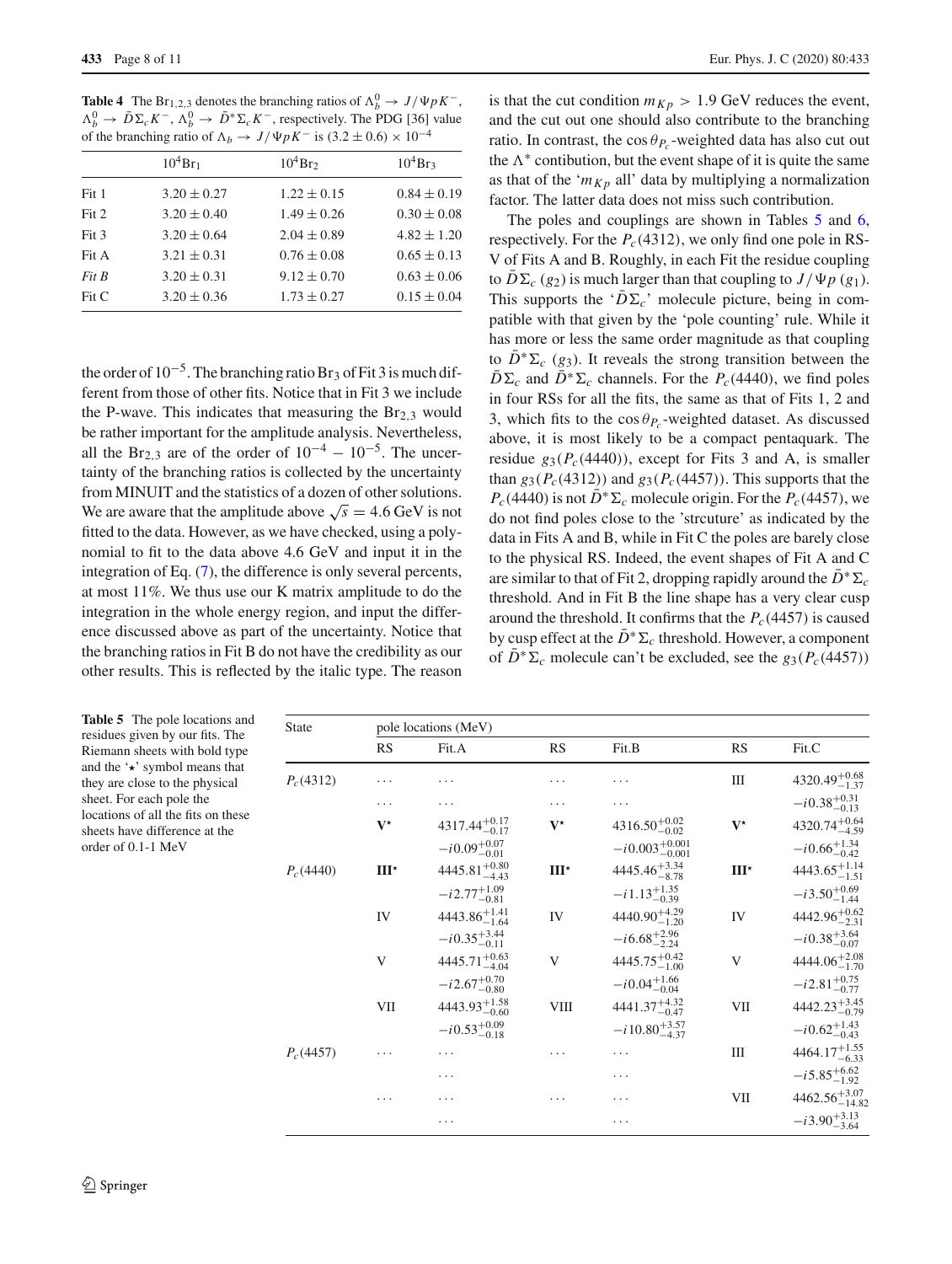<span id="page-8-0"></span>**Table 6** The residues of each poles given by our fits. The unit is GeV. We only show the one is closest to the physical region. The notation '1, 2 and 3' denotes the channel that the pole couples to

| State       | Fit              | $ g_1 $                           | $ g_2 $                           | $ g_3 $                           |
|-------------|------------------|-----------------------------------|-----------------------------------|-----------------------------------|
| $P_c(4312)$ | Fit.1 $(RS-V)$   | $0.29_{-0.05}^{+0.03}$            | $2.17^{+0.64}_{-0.66}$            | $1.92_{-0.57}^{+0.52}$            |
|             | Fit.2 (RS-V)     | $0.20^{+0.43}_{-0.04}$            | $1.51_{-0.42}^{+0.42}$            | $2.29_{-0.64}^{+1.17}$            |
|             | Fit.3 $(RS-V)$   | $0.24_{0.16}^{+0.24}$<br>$-0.19$  | $1.35_{-0.20}^{+0.21}$            | $0.09_{-0.00}^{+0.20}$<br>$-0.09$ |
|             | Fit.A (RS-V)     | $0.05_{-0.02}^{+0.01}$            | $0.70^{+0.26}_{-0.09}$            | $1.19_{-0.19}^{+0.19}$            |
|             | Fit.B (RS-V)     | $0.01_{-0.01}^{+0.01}$            | $0.86^{+0.01}_{-0.01}$            | $1.43_{-0.02}^{+0.02}$            |
|             | Fit.C (RS-III)   | $0.62^{+0.32}_{-0.21}$            | $1.79^{+1.41}_{-0.95}$            | $2.58^{+3.42}_{-2.58}$            |
|             | Fit.C (RS-V)     | $0.59_{-0.12}^{+0.16}$            | $1.70^{+1.10}_{-0.30}$            | $2.45_{-2.45}^{+5.31}$            |
| $P_c(4440)$ | $Fit.2 (RS-III)$ | $0.09_{-0.03}^{+0.02}$            | $0.34_{-0.04}^{+0.15}$            | $0.51_{-0.12}^{+0.13}$            |
|             | $Fit.3 (RS-III)$ | $0.03_{-0.01}^{+0.04}$            | $0.27^{+0.05}_{-0.05}$            | $0.22^{+0.08}_{-0.07}$            |
|             | Fit.A (RS-III)   | $0.43^{+0.02}_{-0.02}$<br>$-0.02$ | $0.83^{+0.13}_{-0.12}$            | $1.70^{+0.24}_{-0.21}$<br>$-0.21$ |
|             | Fit.B (RS-III)   | $0.12^{+0.01}_{-0.01}$            | $0.15^{+0.13}_{-0.03}$            | $0.77^{+0.16}_{-0.18}$            |
|             | Fit.C (RS-III)   | $0.10^{+0.05}_{-0.01}$            | $0.37^{+0.15}_{-0.09}$            | $0.70^{+0.21}_{-0.14}$            |
| $P_c(4457)$ | $Fit.2 (RS-III)$ | $0.39_{-0.07}^{+0.32}$            | $0.51_{-0.33}^{+0.76}$            | $1.48^{+0.89}_{-0.04}$            |
|             | Fit.3 (RS-VIII)  | $0.69^{+0.32}_{-0.05}$            | $0.65^{+0.79}_{-0.65}$            | $2.12_{-0.52}^{+0.24}$            |
|             | Fit.C (RS-III)   | $0.35_{-0.02}^{+0.05}$            | $0.51^{+1.10}_{-0.11}$<br>$-0.15$ | $1.66^{+2.69}_{-1.00}$            |

of Fits 2, 3 and C. It is much larger than  $g_{1,2}(P_c(4457))$ , though the poles are barely close to the physical RS.

#### <span id="page-8-1"></span>**Appendix B: Pole trajectory**

In this section we track the trajectories of poles by reducing the magnitude of inelastic channels. That is, we change  $K_{ij}(s) \rightarrow \lambda K_{ij}(s)$ , where  $i \neq j$  and vary  $\lambda$  from one to zero. The trajectories of all the poles of Fit 2 are shown in Fig. [4.](#page-8-2) It should be noticed that the amplitude at  $\lambda = 0$  is not physical and the pole could run into weird position. However, as discussed below, it can still give useful hints about the resonances.

#### **Pc**(**4312**)

Except for the pole in RS-V, there are three other shadow poles in RS-III, IV and VII. These shadow poles are dragged far away from the pole of RS-V, due to the strong interaction between the pole and the  $\overline{D}\Sigma_c$  channel. Finally all of them merge into one 'destination pole', which is a resonance  $(\sqrt{s_p}$  = 4428.56 − *i*112.57 MeV) in RS-II of  $\overline{D}$  ≤ single channel scattering. Since all the poles in different RSs are originated from  $D\Sigma$  scattering, it supports the  $D\Sigma$  molecular picture. This conclusion is consistent with the 'pole counting' rule.

#### **Pc**(**4440**)

There are four poles nearby  $\sqrt{s}$  = 4440 MeV in RS-III, IV, V, VII, supporting the non-molecular origin. The poles in RS-III and V merge together at the destination pole



<span id="page-8-2"></span>**Fig. 4** The trajectories of the poles of Fit 2.  $\lambda$  is varied from 1 to 0, and the step of  $\Delta\lambda$  is 0.01

 $(\sqrt{s_p} = 4441.50 - i1.49 \text{ MeV})$ , a resonance in RS-II of  $D\Sigma_c$  single channel scattering. And the poles in RS-IV and VII merge together at the destination pole in the real axis  $(\sqrt{s_p}$  = 4444.83 MeV), a virtual state in RS-II of  $\bar{D}^* \Sigma_c$ single channel scattering. Unlike a molecule which couples strongly to the single channel  $D\Sigma_c$ , an elementary particle could couples to multi-channels strongly. See the couplings shown in Table [6](#page-8-0) for the  $P_c(4440)$ . When the inelastic channels are shut down, the coupled channel scattering is spitted into several single channel scattering, and the destination pole in different single channel behaves differently. The trajectory supports the elementary particle picture (compact pentaquark).

#### **Pc**(**4457**)

Only in Fits 2, 3 and C do we find poles close to the  $P_c(4457)$ region, and all these poles are not close to the physical sheet. No pole close to the physical region suggests that the structure is generated by the cusp effect. The  $P_c(4457)$  pole trajectory of RS-III will go across the cut and get into RS-VIII, finally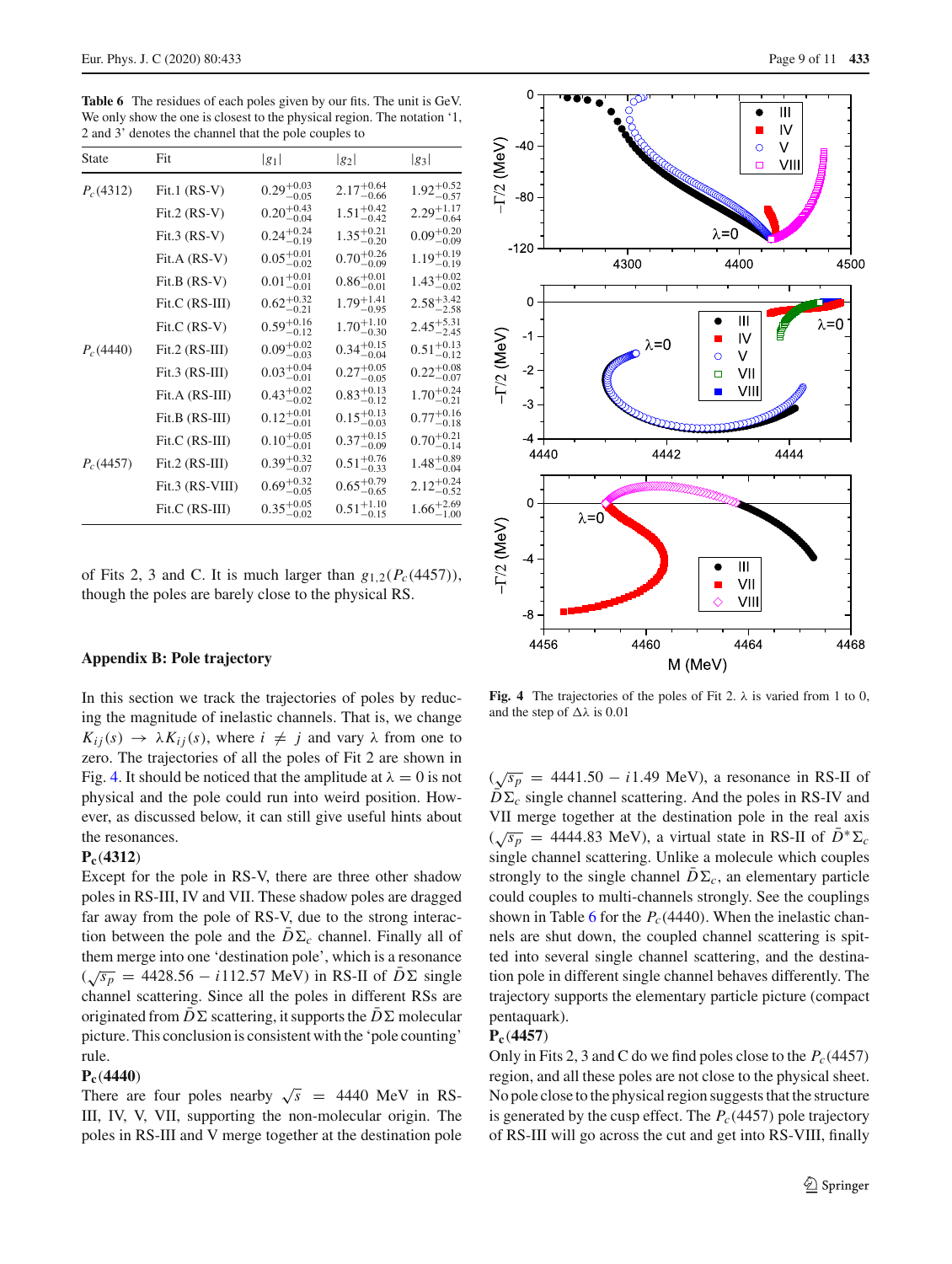it meets the pole coming from RS-VII at the real axis. The destination pole ( $\sqrt{s_p}$  = 4458.42 MeV) lies closely below the  $\bar{D}^* \Sigma_c$  threshold ( $\sqrt{s_{th3}} = 4459.75$  MeV) and it is the virtual state in RS-II of the  $\overline{D}^* \Sigma_c$  single channel. As discussed above, a virtual state close to threshold could also generates 'cusp' structure around threshold, see in Ref. [43]. This means that a component of  $\bar{D}^* \Sigma_c$  molecule is also possible, and it could be coming from a virtual state origin in single channel. However, our pole analysis reveals that most likely the threshold effect generates the structure of the  $P_c(4457)$ .

#### **References**

- <span id="page-9-0"></span>1. R. Aaij et al. [LHCb Collaboration], Observation of *J*/ψ*p* resonances consistent with pentaquark states in  $\Lambda_b^0 \to J/\psi K^- p$ decays. Phys. Rev. Lett. **115**, 072001 (2015). [arXiv:1507.03414](http://arxiv.org/abs/1507.03414) [hep-ex]
- <span id="page-9-1"></span>2. F.K. Guo, C. Hanhart, U.G. Meißner, Q. Wang, Q. Zhao, B.S. Zou, Hadronic molecules. Rev. Mod. Phys. **90**(1), 015004 (2018). [arXiv:1705.00141](http://arxiv.org/abs/1705.00141) [hep-ph]
- 3. Y.R. Liu, H.X. Chen, W. Chen, X. Liu, S.L. Zhu, Pentaquark and Tetraquark states. Prog. Part. Nucl. Phys. **107**, 237 (2019). [arXiv:1903.11976](http://arxiv.org/abs/1903.11976) [hep-ph]
- <span id="page-9-2"></span>4. N. Brambilla, S. Eidelman, C. Hanhart, A. Nefediev, C.P. Shen, C.E. Thomas, A. Vairo, C.Z. Yuan, The *XY Z* states: experimental and theoretical status and perspectives. [arXiv:1907.07583](http://arxiv.org/abs/1907.07583) [hep-ph]
- <span id="page-9-3"></span>5. R. Aaij *et al.* [LHCb Collaboration], Observation of a narrow pentaquark state,  $P_c(4312)^+$ , and of two-peak structure of the *Pc*(4450)+. Phys. Rev. Lett. **122**(22), 222001 (2019). [arXiv:1904.03947](http://arxiv.org/abs/1904.03947) [hep-ex]
- <span id="page-9-4"></span>6. U. Skerbis, S. Prelovsek, Nucleon- $J/\psi$  and nucleon- $\eta_c$  scattering in *Pc* pentaquark channels from LQCD. Phys. Rev. D **99**(9), 094505 (2019). [arXiv:1811.02285](http://arxiv.org/abs/1811.02285) [hep-lat]
- 7. H.X. Chen, W. Chen, S.L. Zhu, Phys. Rev. D **100**(5), 051501 (2019). [arXiv:1903.11001](http://arxiv.org/abs/1903.11001) [hep-ph]
- <span id="page-9-23"></span>8. M.Z. Liu, Y.W. Pan, F.Z. Peng, M. Sánchez Sánchez, L.S. Geng, A. Hosaka, M. Pavon Valderrama, Emergence of a complete heavyquark spin symmetry multiplet: seven molecular pentaquarks in light of the latest LHCb analysis. Phys. Rev. Lett. **122**(24), 242001 (2019). [arXiv:1903.11560](http://arxiv.org/abs/1903.11560) [hep-ph]
- 9. F.K. Guo, H.J. Jing, U.G. Meißner, S. Sakai, Isospin breaking decays as a diagnosis of the hadronic molecular structure of the *Pc*(4457). Phys. Rev. D **99**(9), 091501 (2019). [arXiv:1903.11503](http://arxiv.org/abs/1903.11503) [hep-ph]
- 10. J. He, Study of *Pc*(4457), *Pc*(4440), and *Pc*(4312) in a quasipotential Bethe–Salpeter equation approach. Eur. Phys. J. C **79**(5), 393 (2019). [arXiv:1903.11872](http://arxiv.org/abs/1903.11872) [hep-ph]
- 11. Z.H. Guo, J.A. Oller, Anatomy of the newly observed hidden-charm pentaquark states:  $P_c(4312)$ ,  $P_c(4440)$  and  $P_c(4457)$ . Phys. Lett. B **793**, 144 (2019). [arXiv:1904.00851](http://arxiv.org/abs/1904.00851) [hep-ph]
- <span id="page-9-6"></span>12. C. Fernandez-Ramirez et al. [JPAC Collaboration], Phys. Rev. Lett. **123**(9), 092001 (2019). [arXiv:1904.10021](http://arxiv.org/abs/1904.10021) [hep-ph]
- 13. Z.G. Wang, Analysis of the *Pc*(4312), *Pc*(4440), *Pc*(4457) and related hidden-charm pentaquark states with QCD sum rules. [arXiv:1905.02892](http://arxiv.org/abs/1905.02892) [hep-ph]
- 14. F.L. Wang, R. Chen, Z.W. Liu, X. Liu, Hidden-charm molecular pentaquarks in the coupled channels of  $\Sigma_c^{(*)}(\Lambda_c)$ - $\bar{D}_1(\bar{D}_2^*)$ . [arXiv:1905.03636](http://arxiv.org/abs/1905.03636) [hep-ph]
- 15. J.B. Cheng, Y.R. Liu, Phys. Rev. D **100**(5), 054002 (2019). [arXiv:1905.08605](http://arxiv.org/abs/1905.08605) [hep-ph]
- 
- 16. J.J. Wu, T.-S.H. Lee, B.S. Zou, Phys. Rev. C**100**(3), 035206 (2019). [arXiv:1906.05375](http://arxiv.org/abs/1906.05375) [nucl-th]
- <span id="page-9-20"></span>17. C.W. Xiao, J. Nieves, E. Oset, Phys. Rev. D **100**(1), 014021 (2019). [arXiv:1904.01296](http://arxiv.org/abs/1904.01296) [hep-ph]
- 18. M.B. Voloshin, Phys. Rev. D **100**(3), 034020 (2019). [arXiv:1907.01476](http://arxiv.org/abs/1907.01476) [hep-ph]
- 19. Y.J. Xu, C.Y. Cui, Y.L. Liu, M.Q. Huang, The partial decay width of  $P_c(4312)$  as a  $D\Sigma_c$  molecular state. [arXiv:1907.05097](http://arxiv.org/abs/1907.05097) [hep-ph]
- <span id="page-9-24"></span>20. M.Z. Liu, T.W. Wu, M. Sánchez, M.P. Valderrama, L.S. Geng, J.J. Xie, Spin-parities of the  $P_c(4440)$  and  $P_c(4457)$  in the oneboson-exchange model. [arXiv:1907.06093](http://arxiv.org/abs/1907.06093) [hep-ph]
- <span id="page-9-7"></span>21. M.L. Du, V. Baru, F.K. Guo, C. Hanhart, U.G. Meißner, J.A. Oller, Q. Wang, Evidence that the LHCb *Pc* states are hadronic molecules and the existence of a narrow  $P_c(4380)$ . [arXiv:1910.11846](http://arxiv.org/abs/1910.11846) [hepph]
- <span id="page-9-5"></span>22. T.J. Burns, E.S. Swanson, Molecular interpretation of the  $P_c(4440)$ and *Pc*(4457) states. Phys. Rev. D **100**(11), 114033 (2019). [arXiv:1908.03528](http://arxiv.org/abs/1908.03528) [hep-ph]
- <span id="page-9-8"></span>23. D. Morgan, Pole counting and resonance classification. Nucl. Phys. A **543**, 632 (1992)
- <span id="page-9-9"></span>24. L.Y. Dai, X.G. Wang, H.Q. Zheng, Commun. Theor. Phys. **57**, 841 (2012). [arXiv:1108.1451](http://arxiv.org/abs/1108.1451) [hep-ph]
- <span id="page-9-10"></span>25. K.L. Au, D. Morgan, M.R. Pennington, Meson dynamics beyond the quark model: a study of final state interactions. Phys. Rev. D **35**, 1633 (1987)
- <span id="page-9-12"></span>26. D. Morgan, M.R. Pennington, New data on the K anti-K threshold region and the nature of the f0 (S\*). Phys. Rev. D **48**, 1185 (1993)
- 27. L.Y. Dai, M. Shi, G.Y. Tang, H.Q. Zheng, Nature of X(4260). Phys. Rev. D **92**, 014020 (2015). [arXiv:1206.6911](http://arxiv.org/abs/1206.6911) [hep-ph]
- 28. X.W. Kang, B. Kubis, C. Hanhart, U.G. Meißner, *Bl*<sup>4</sup> decays and the extraction of  $|V_{ub}|$ . Phys. Rev. D **89**, 053015 (2014). [arXiv:1312.1193](http://arxiv.org/abs/1312.1193) [hep-ph]
- <span id="page-9-21"></span>29. L.Y. Dai, M.R. Pennington, Comprehensive amplitude analysis of  $\gamma \gamma \rightarrow \pi^+ \pi^-$ ,  $\pi^0 \pi^0$  and  $\overline{K} K$  below 1.5 GeV. Phys. Rev. D 90(3), 036004 (2014). [arXiv:1404.7524](http://arxiv.org/abs/1404.7524) [hep-ph]
- <span id="page-9-22"></span>30. L.Y. Dai, M.R. Pennington, Pion polarizabilities from  $\gamma \gamma \rightarrow \pi \pi$ analysis. Phys. Rev. D **94**(11), 116021 (2016). [arXiv:1611.04441](http://arxiv.org/abs/1611.04441) [hep-ph]
- 31. Z.H. Guo, U.G. Meißner, D.L. Yao, Phys. Rev. D **92**(9), 094008 (2015). [arXiv:1507.03123](http://arxiv.org/abs/1507.03123) [hep-ph]
- 32. Y.H. Chen, M. Cleven, J.T. Daub, F.K. Guo, C. Hanhart, B. Kubis, U.G. Meißner, B.S. Zou, Effects of  $Z_b$  states and bottom meson loops on  $\Upsilon(4S) \rightarrow \Upsilon(1S, 2S)\pi^+\pi^-$  transitions. Phys. Rev. D **95**(3), 034022 (2017). [arXiv:1611.00913](http://arxiv.org/abs/1611.00913) [hep-ph]
- 33. L.Y. Dai, J. Haidenbauer, U.G. Meißner, Re-examining the *X*(4630) resonance in the reaction  $e^+e^- \rightarrow \Lambda_c^+ \Lambda_c^-$ . Phys. Rev. D **96**(11), 116001 (2017). [\[arXiv:1710.03142](http://arxiv.org/abs/1710.03142) [hep-ph]]
- 34. I. Danilkin, C.F. Redmer, M. Vanderhaeghen, Prog. Part. Nucl. Phys. **107**, 20 (2019). [\[arXiv:1901.10346](http://arxiv.org/abs/1901.10346) [hep-ph]]
- <span id="page-9-11"></span>35. Q.F. Cao, H.R. Qi, Y.F. Wang, H.Q. Zheng, Phys. Rev. D **100**(5), 054040 (2019). [https://doi.org/10.1103/PhysRevD.100.](https://doi.org/10.1103/PhysRevD.100.054040) [054040.](https://doi.org/10.1103/PhysRevD.100.054040) [\[arXiv:1906.00356](http://arxiv.org/abs/1906.00356) [hep-ph]]
- <span id="page-9-13"></span>36. J.J. Wu, R. Molina, E. Oset, B.S. Zou, Phys. Rev. Lett. **105**, 232001 (2010). [\[arXiv:1007.0573](http://arxiv.org/abs/1007.0573) [nucl-th]]
- <span id="page-9-14"></span>37. J.J. Wu, R. Molina, E. Oset, B.S. Zou, Phys. Rev. C **84**, 015202 (2011). [arXiv:1011.2399](http://arxiv.org/abs/1011.2399) [nucl-ph]
- <span id="page-9-15"></span>38. C.W. Xiao, J. Nieves, E. Oset, Phys. Rev. D **88**, 056012 (2013). [arXiv:1304.5368](http://arxiv.org/abs/1304.5368) [hep-ph]
- <span id="page-9-16"></span>39. A.V. Manohar, M.B. Wise, Heavy quark physics. Camb. Monogr. Part. Phys. Nucl. Phys. Cosmol. **10**, 1 (2000)
- <span id="page-9-17"></span>40. G.F. Chew, S. Mandelstam, Theory of low-energy pion pion interactions. Phys. Rev. **119**, 467 (1960)
- <span id="page-9-18"></span>41. B.J. Edwards, G.H. Thomas, Inelastic thresholds and dibaryon resonances. Phys. Rev. D **22**, 2772 (1980)
- <span id="page-9-19"></span>42. M. Tanabashi et al., [Particle Data Group], Review of particle physics. Phys. Rev. D **98**(3), 030001 (2018)